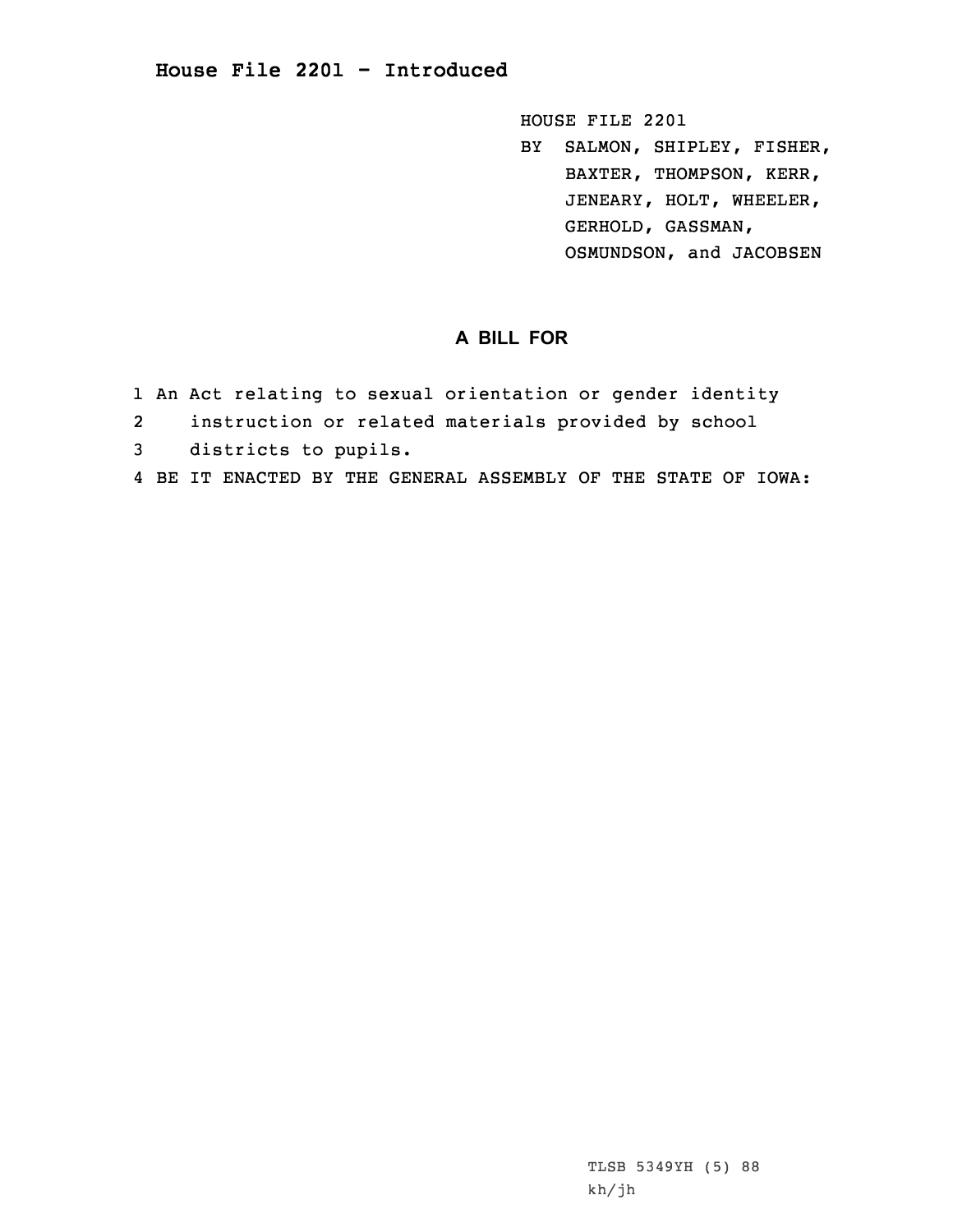1 Section 1. NEW SECTION. **279.50B Sexual orientation or** 2 **gender identity instruction.**

3 1. As used in this section, unless the context otherwise 4 requires:

<sup>5</sup> *a. "Gender identity"* means the same as defined in section 6 216.2.

7 *b. "Sexual orientation"* means the same as defined in section 8 216.2.

 2. Each school district that provides any program, curriculum, material, test, survey, questionnaire, activity, announcement, promotion, or instruction of any kind relating to sexual orientation or gender identity, whether offered as part of human growth and development instruction or any other area of instruction, shall annually provide to <sup>a</sup> parent or guardian of <sup>a</sup> pupil enrolled in the school district all of the following:

 *a.* Information about the sexual orientation or gender identity program, curriculum, material, test, survey, questionnaire, activity, or instruction used in the pupil's grade level.

21 *b.* The procedure for inspecting any such related materials prior to use of such materials in the pupil's classroom. *c.* Information regarding the procedure the parent or guardian must follow to request that the pupil be excused from such instruction and from receiving any related materials. 3. Each school district shall, upon request by any agency

 or organization, provide information about any program, curriculum, material, test, survey, questionnaire, activity or instruction of any kind related to sexual orientation or gender identity used in each grade level and the procedure for inspecting and updating the same.

 4. <sup>A</sup> pupil shall not be required to take or participate in any program, curriculum, material, test, survey, questionnaire, activity, or instruction of any kind, whether offered as part of human growth and development instruction or any other

-1-

LSB 5349YH (5) 88  $kh/jh$  1/3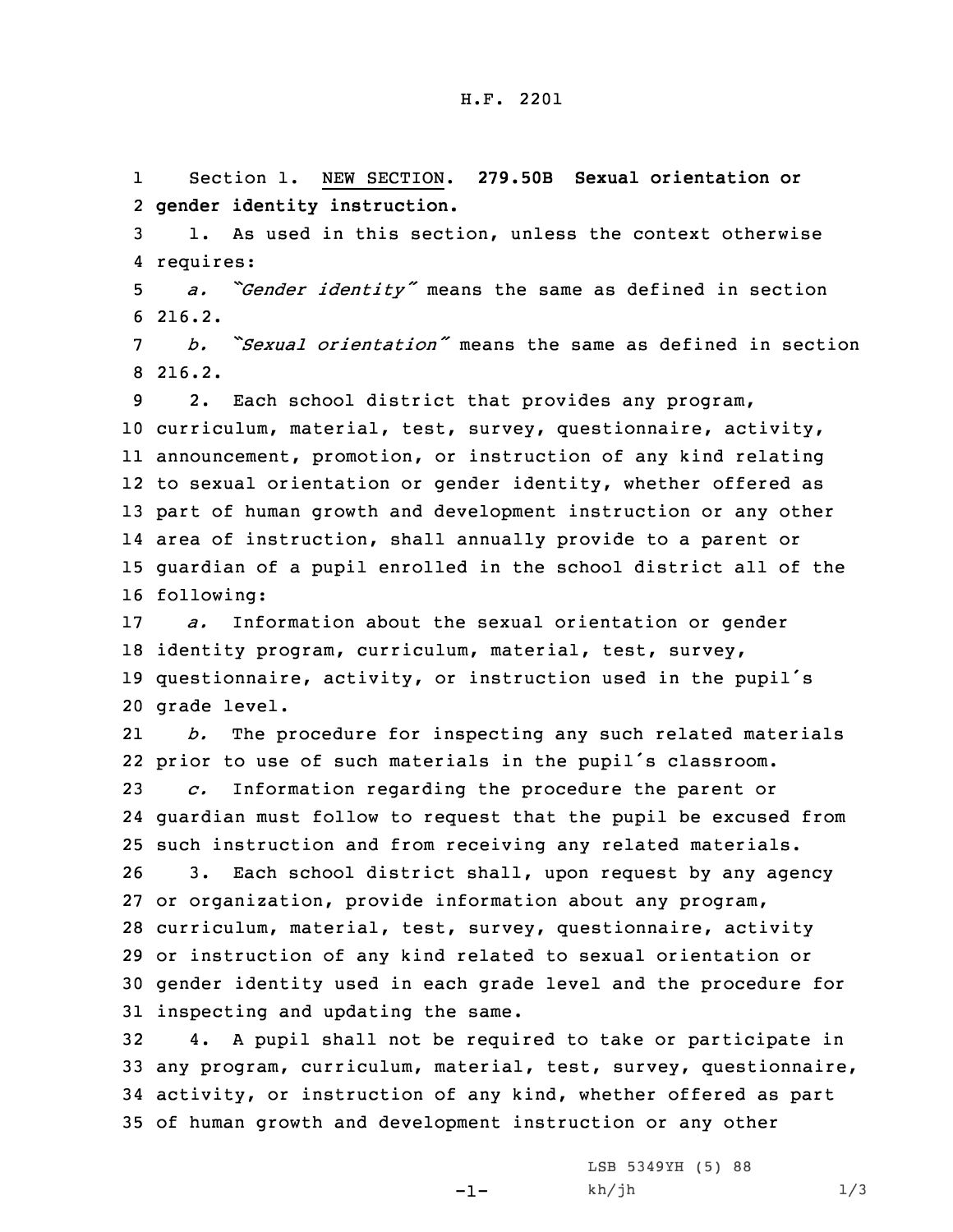H.F. 2201

 area of instruction, related to sexual orientation or gender identity if the pupil's parent or guardian exercises the parent's or guardian's right to file with the appropriate principal <sup>a</sup> written request that the pupil be excused. Notification that the written request may be made shall be included in information provided by the school district. 5. This section shall not be construed to require <sup>a</sup> school district to provide any activity, curriculum, materials, tests, survey, questionnaire, or instruction of any kind relating to sexual orientation or gender identity that is not otherwise required by law.

## EXPLANATION

13 **The inclusion of this explanation does not constitute agreement with** 14**the explanation's substance by the members of the general assembly.**

12

 This bill requires school districts to provide notification and information relating to, and allows pupils to be excused from, any program, curriculum, material, test, survey, questionnaire, activity, announcement, promotion, or instruction of any kind relating to sexual orientation or gender identity.

21 The bill requires <sup>a</sup> school district that provides such instruction or related material to annually provide to <sup>a</sup> parent or guardian of <sup>a</sup> pupil enrolled in the school district with information about the instruction or material used in the pupil's grade level, the procedure for inspecting the materials prior to their use in the classroom, and information regarding the procedure the parent or guardian must follow to request that the pupil be excused from the instruction and from receiving any related materials.

 The school district must, upon request by any agency or organization, provide information about such instruction and related materials and the procedure for inspecting and updating the same.

34 <sup>A</sup> pupil shall not be required to take or participate in any <sup>35</sup> such instruction or receive related materials if the pupil's

 $-2-$ 

LSB 5349YH (5) 88  $kh/jh$  2/3